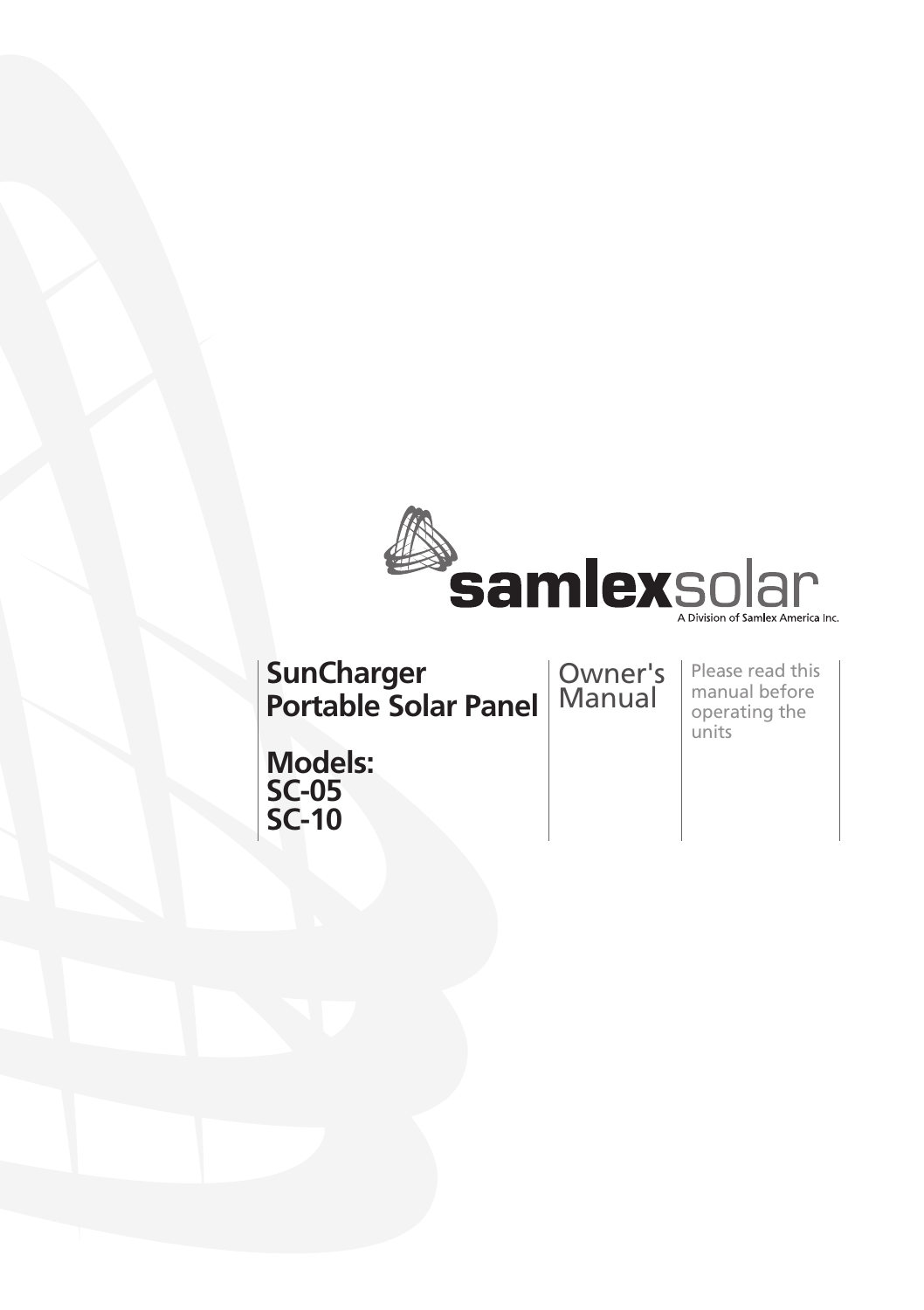#### **INDEX**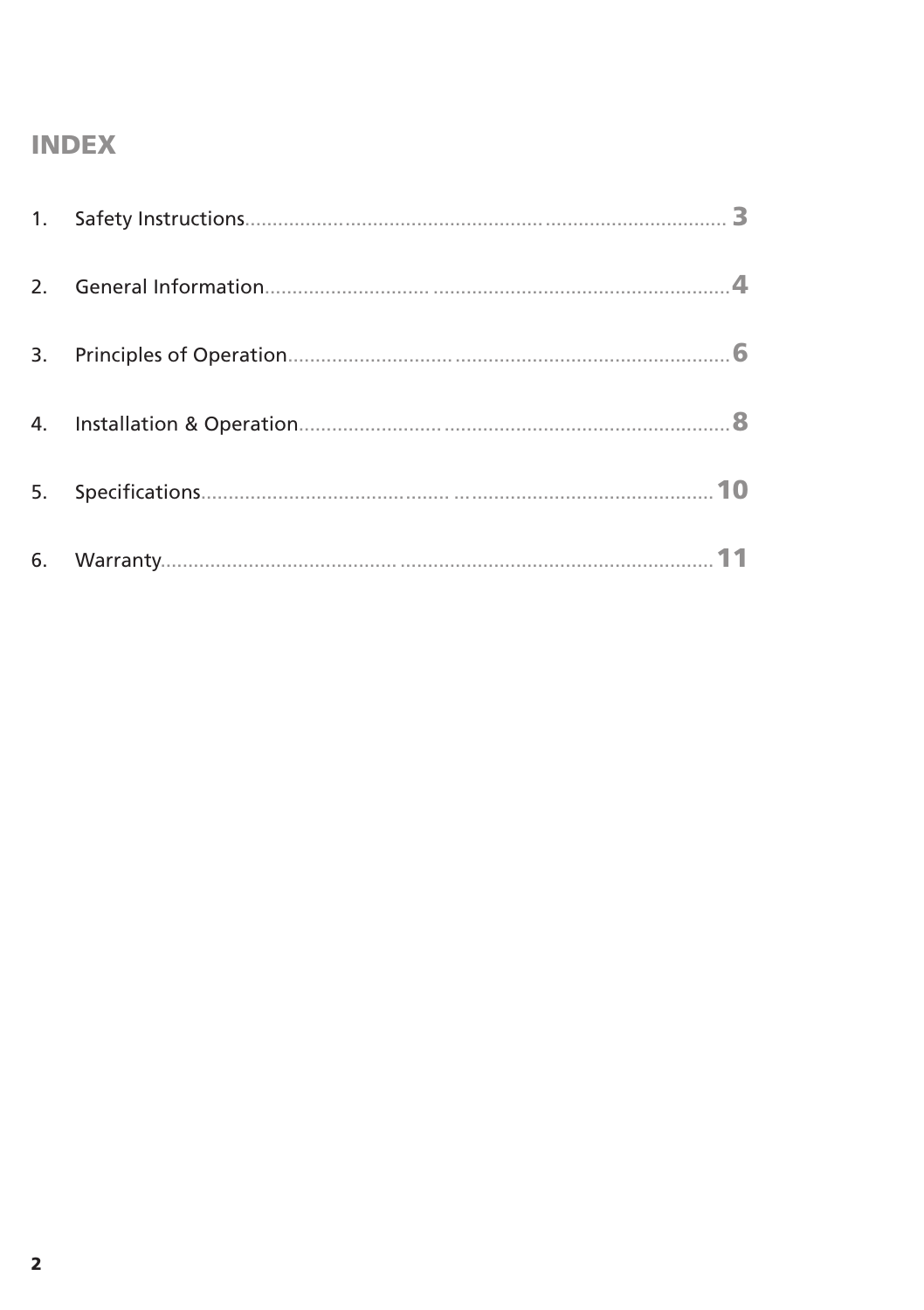## SAFETY INSTRUCTIONS 1

Please ensure the following:

- Do not reverse the polarity of the connections ensure that the Red Positive wire is connected to the Positive terminal of the battery and the Black Negative wire is connected to the Negative terminal of the battery
- Do not flex or bend the panel as this could cause damage to the PV cells and the encapsulation layers
- Do not attempt to charge non-rechargeable batteries. This charger is meant only for 12 V, re-chargeable batteries
- Contact the battery manufacturer for questions on the battery specifications
- • Always charge lead-acid batteries in a well-ventilated area.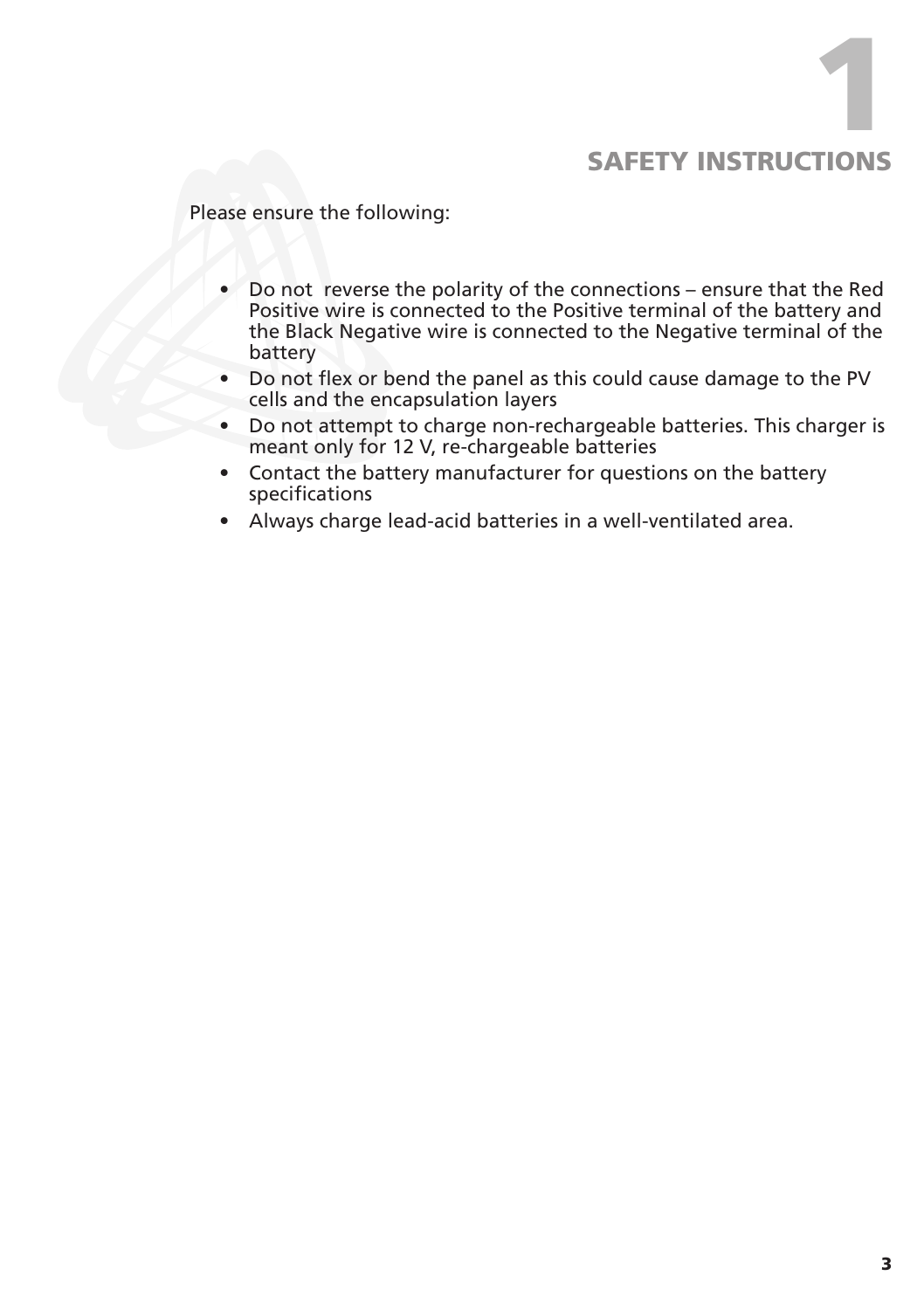

#### **Description**

The SunChargers SC-05 and SC-10 are portable solar panels designed for trickle charging of 12 V nominal rechargeable Lead Acid batteries like those used in cars, boats, RV's, motorcycles, All Terrain Vehicles (ATV) and Powered Water Crafts (PWC). These can also be used as DC power sources to charge small electronic devices like cell phones, iPods, iPhones, PDAs etc. The rechargeable batteries inside these small electronic devices are charged through their charging adapters.

### **Self Discharge and Trickle charging of Lead Acid Batteries**

Self-discharge of a battery is the electrical Ampere Hour (AH) capacity that is lost when the battery simply sits idle or in storage without any external load connected to it. Self-discharge is caused by electrochemical processes within the battery and is equivalent to the application of a small external load. For example, a lead-acid battery stored at 30°C / 86°F would self discharge at around 1% per day. The self discharge increases with rise in temperature.

**In order to compensate for the above self-discharge, a fully charged battery that is idle or is in storage will require trickle charging at a very low Trickle Charge Current of around C/100 Amps (where C is the Ampere Hour Capacity of the battery) to maintain the fully charged state.** 

For example, an 80 to 100 Ah automotive SLI battery (**S**tarting, **L**ighting and **I**gnition) will require trickle charging current of around 0.8 to 1 A

> NOTE: As explained above, the trickle charging current provided by a Trickle Charger is a very low current with a value of around C/100 A and this very low value current will just be sufficient to compensate for the self discharge current. This current will not be able to charge a discharged battery. For full scale charging of a battery, a standard charger will be required.

#### **Features**

- • Efficient Design and Superior Quality
	- Efficient poly-crystalline PV cells 34 cells in series for the 4.8 W, SC-05 Panel and 36 cells in series for the 9.6 W, SC-10 Panel
	- Solar cells are encapsulated by layers of EVA and fiberglass that provide excellent moisture resistance and electrical isolation.
	- A Blocking Diode is built-in thus preventing current from flowing back from the battery to the solar panel in darkness. Hence, the panels can be connected directly to the battery without using an external Blocking Diode
	- Top layer of clear, UV resistant, PVF (Poly Vinyl Fluoride Trade Name Tedlar) provides good light transmission and protection from cuts and scratches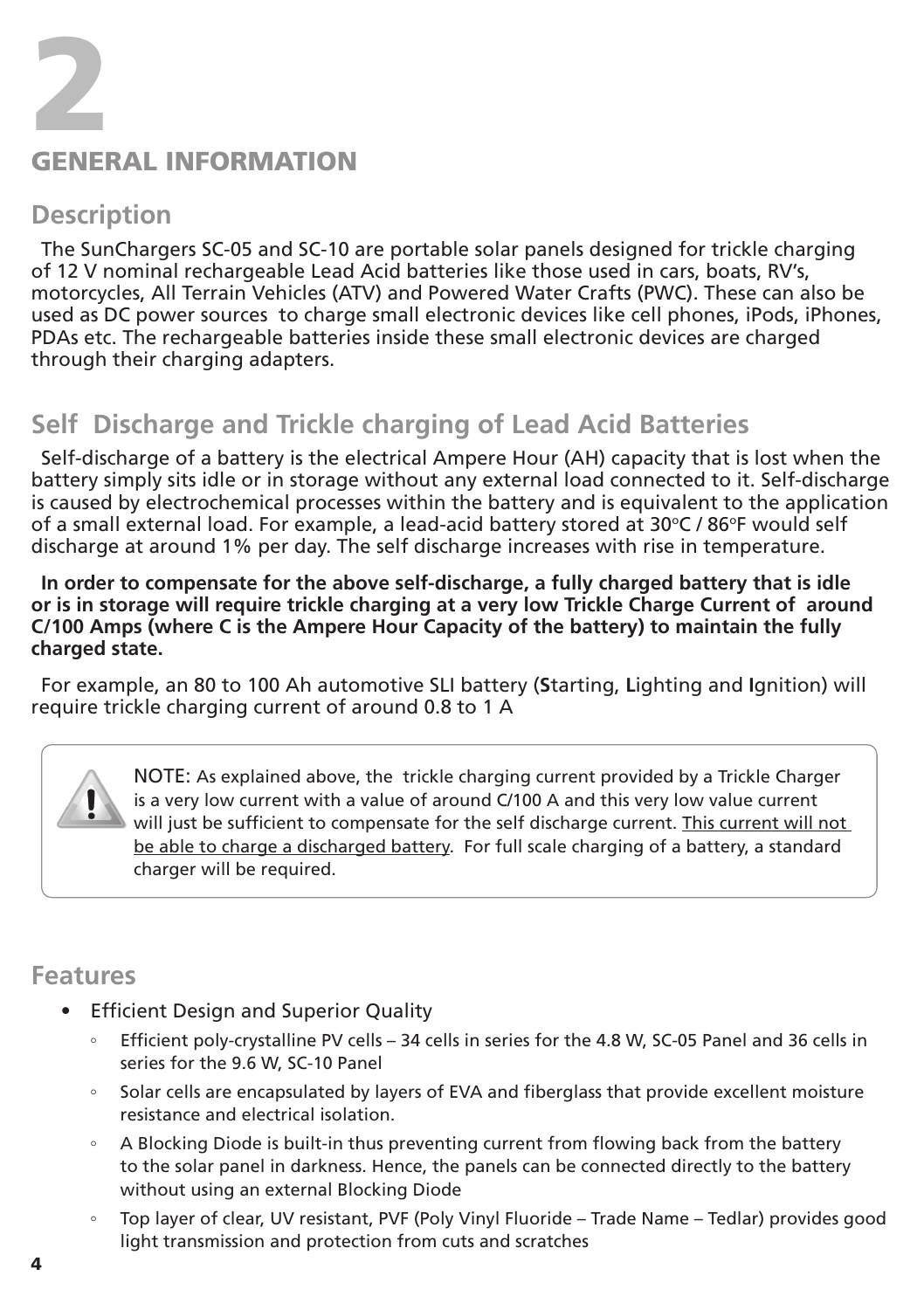General information 2

- Sealed junction box (houses the blocking diodes) has 3M of UL listed, sunlight resistant output cable terminated with a Cigarette Lighter Plug (with 10 A fuse) for convenient connection to any battery through the on-board 12 VDC Cigarette Lighter Receptacle
- 12 V batteries can be charged directly without use of a Charge Controller provided that the capacity of the battery is  $>$  33 Ah for the 4.8 W, SC-05 panel and  $>$  60 Ah for the 9.6 W, SC-10 panel
- Every module is fully inspected and tested to ensure compliance with electrical, mechanical and visual requirement
- Weatherproof includes UV protection and protection from weather effects of -35°F to 175°F (-37°C to 79°C).
- **Easy Installation** 
	- Slim-line and lightweight No metal frame
	- 4 grommet finished holes in the 4 corners for fixing the panel
	- 12 VDC Cigarette Lighter Plug for convenient connection to the vehicle battery through the on-board 12 VDC Cigarette Lighter Receptacle
	- Color coded wires for easy field wiring Positive (Red), Negative (Black)

## **Applications**

These chargers can be used for the following:

 

- To trickle charge 12 VDC Lead Acid batteries.
- To compensate for battery drain due to low currents drawn by small instrumentation in vehicles. Electronics such as clocks, vehicle alarms etc add to the drain of the battery, even when the ignition is off.
- To charge small electronic devices like cell phones, iPods, iPhones, PDAs etc. These devices come with associated charging adapters that allow charging of their batteries through a 12 V DC power source. These charging adapters come with a Cigarette Lighter Plug for connecting to a DC power source through a Cigarette Lighter Receptacle. As the Sun Charger comes with a Cigarette Lighter Plug, a suitable adapter will be required to convert the Cigarette Lighter Plug of the SunCharger to a Cigarette Lighter Receptacle (this adapter is not provided with the SunCharger).



NOTE: The 4.8 W, SC-05 and 9.6 W SC-10 panels are not large enough to power laptop computers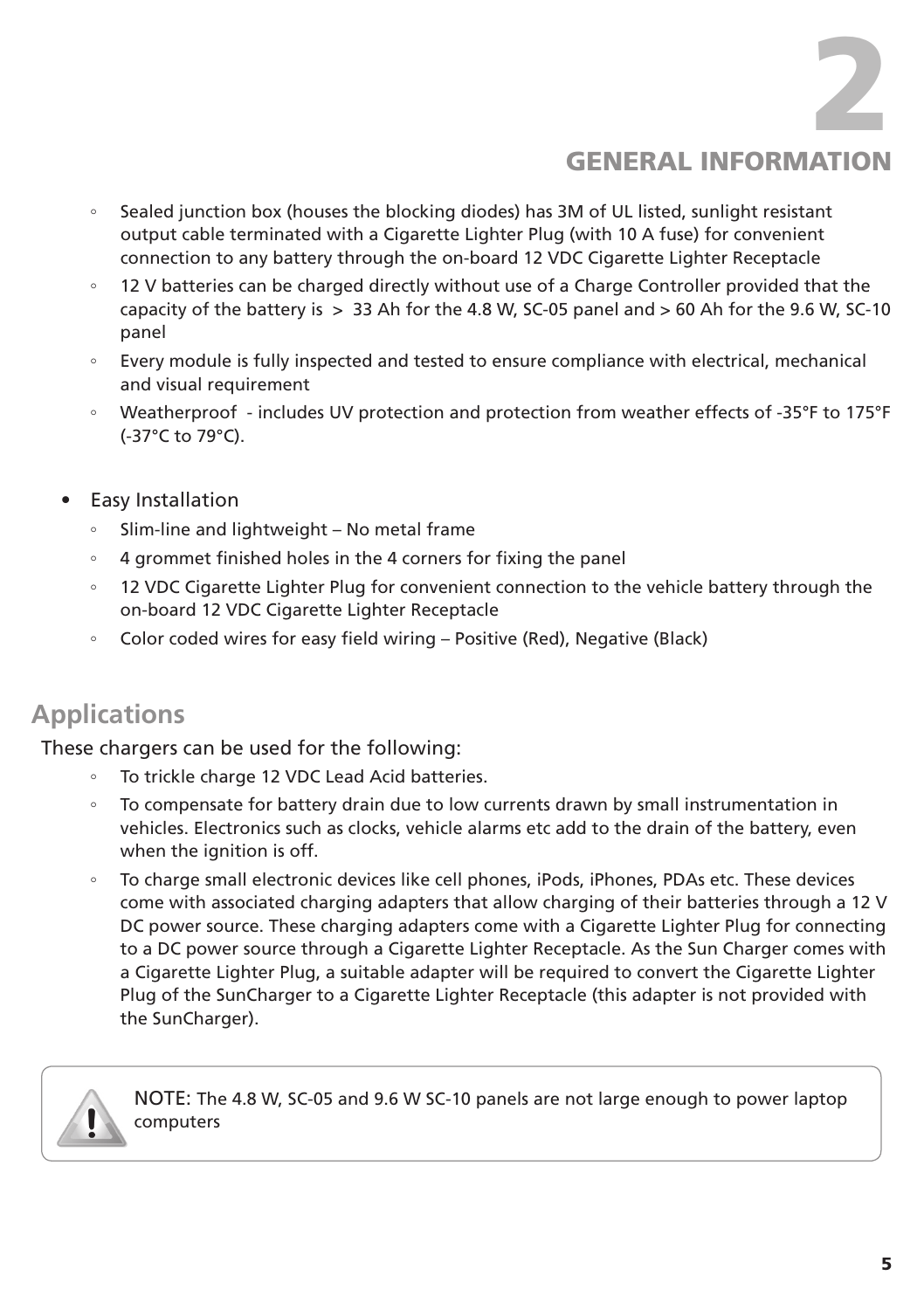## **3 CIPLES OF OPERATION**

### **Electrical operating parameters of a solar panel**

A solar panel can be considered as a current limited source of electrical power with a voltage versus current relationship as shown in Fig. 1.



**Fig. 1. Voltage versus Current characteristics.**

When exposed to the sun and without any load connected, the solar panels will generate an Open Circuit Voltage (**Voc**). As soon as a load is connected to the panel, the voltage at the load will drop and the value of the voltage at the load will be determined by the current (**I**) drawn by the load. Please note that at the Open Circuit Voltage Voc, the output current (**I**) is zero.

The electrical power (**P**) in Watts fed to the load = Voltage (**V**) X Current (**I**).

If the output of the panel is short circuited, the output current will be limited to the maximum current that the panel can provide. This Short Circuit Current is designated as **Isc.**

The maximum power **Pmp** is fed to the load when the operating point is near the knee of the curve as shown. At this operating point for maximum power output, the voltage is designated as **Vmp** and the current is designated as **Imp**.

Please note that for the portion of the curve between **Voc** to **Vmp**, the current drops at a faster rate. After that, the current is almost constant and equal to the Short Circuit Current **Isc**.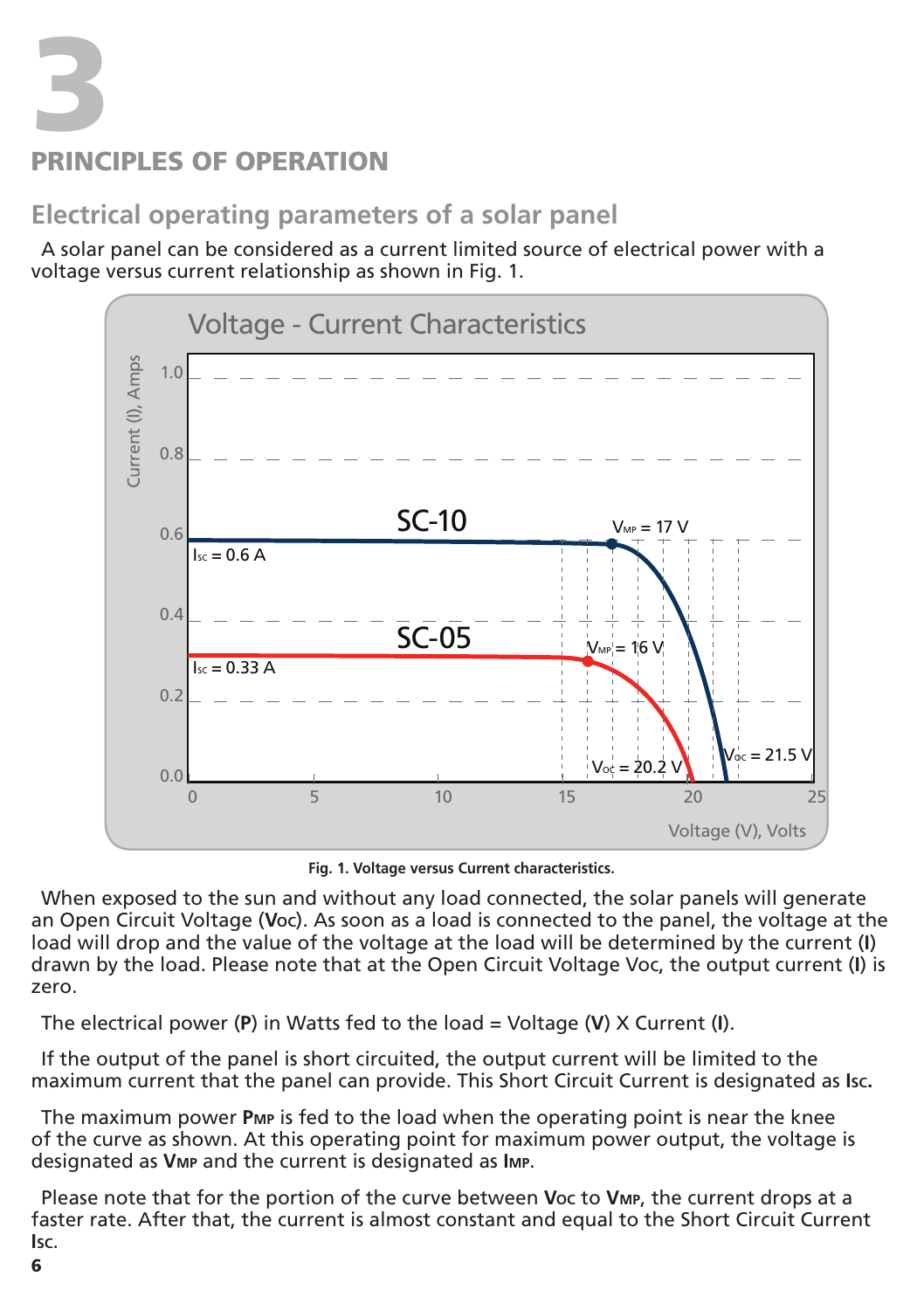```
3
```
#### PRINCIPI ES OF OPERATION

#### **Factors affecting voltage and current output of a solar panel**

The following factors affect the voltage and current of a solar panel:

- The output voltage is not affected very much by the light conditions under shaded / cloudy condition, the output voltage will not vary very much as compared to bright sunshine
- • The output current is very sensitive to the intensity of light and will drop considerably under shaded or cloudy conditions
- Variation in temperature has a sizable effect on the output voltage a Negative Temperature Coefficient of -2.3 mV / °C / Cell resulting in increase in the voltage at lower temperature and decrease in the voltage at higher temperature
- • Variation in temperature has negligible effect on the current output
- The output current can increase by 25 % due to what is known as the "Edge of the Cloud Effect". As the sun moves between a hole in the clouds, the solar panel will see the full direct sunlight combined with the reflected sunlight from the clouds

#### **Battery charging operation using a solar panel (See Fig 1).**

When a battery is directly connected to the solar panel, the voltage of the loaded panel will be equal to the initial battery voltage. At this point, the charging current (**I**) will be equal to the corresponding value of the initial battery voltage on the V-I Curve

The current (**I**) fed from the panel will start charging the battery and the battery voltage will start rising. As the battery is always connected to the panel, the panel voltage will be the same as the battery voltage. It will be seen from the V-I curve that as the battery voltage rises, the charging current will start reducing.

When a battery is fully charged, it will not require any further current for charging except the very low self discharge current. If a charging current higher than the self discharge current is continued to be fed to a fully charged battery, it will lead to damage to the battery due to overcharging resulting in overheating and loss of water due to excessive electrolysis (conversion of water to oxygen and hydrogen).

#### **Charging a battery by a solar panel using a Charge Controller**

For full scale charging of a battery from a solar panel, the output of the solar panel is required to be fed to the battery through a Charge Controller. The Charge Controller transforms the input power from the solar panel to regulated voltage and current necessary to safely charge the battery as per the required charging algorithm e.g. 2/3/4 Stage Charging Algorithm.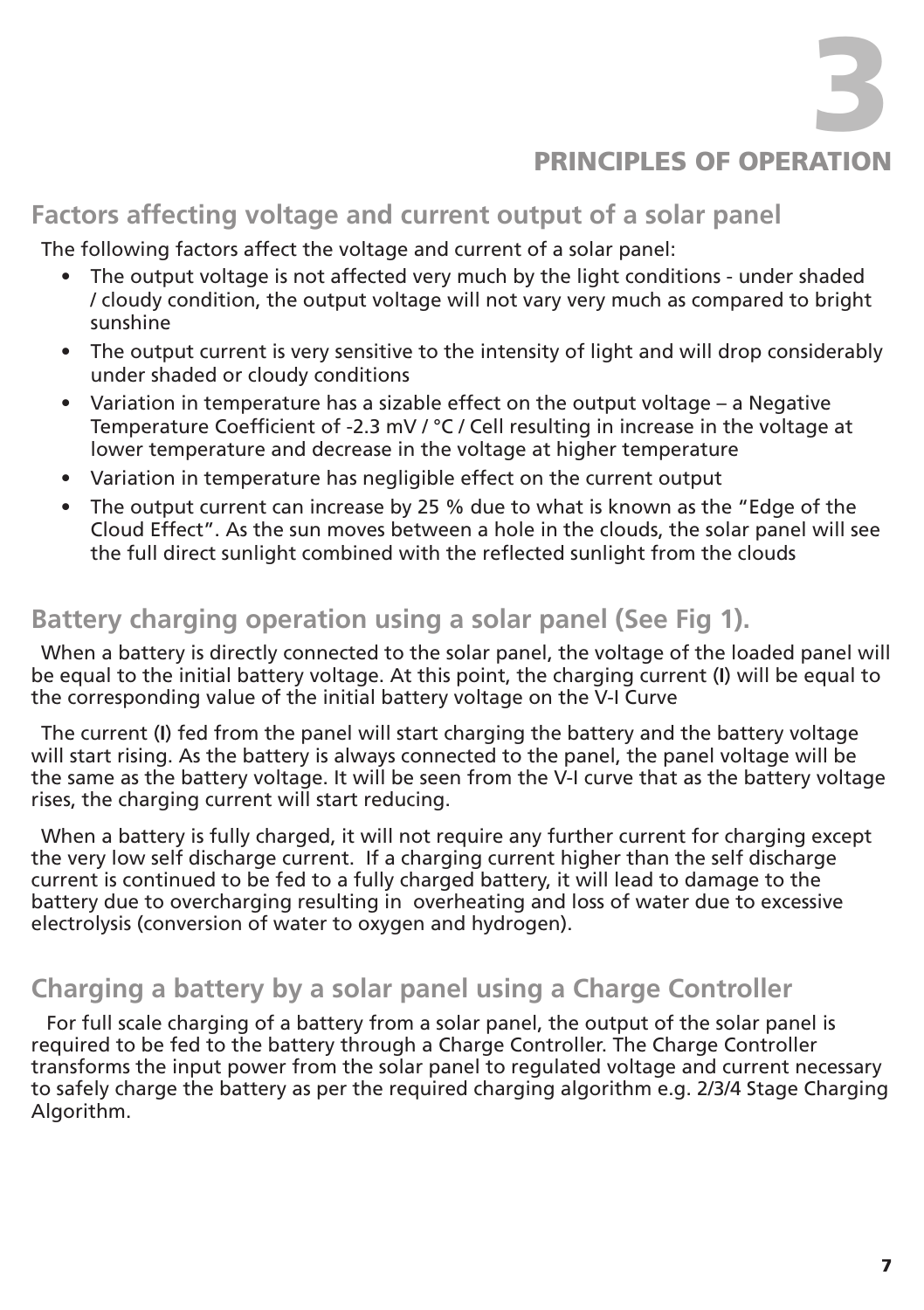

#### Installation & OPERATION

#### **Charging a battery from a solar panel directly (without using a Charge Controller)**

For trickle charging a battery, a Charge Controller is not necessary as long as it is ensured that the Short Circuit Current **Isc** of the solar panel is less than the Trickle Charge Current specified for the battery that is being charged. As stated earlier, the Trickle Charge Current of a Lead Acid Battery is around C/100 (where C is the Ampere Hour Capacity of the battery).

> **CAUTION!** In view of the above, direct trickle charging of batteries using the SC-05 and SC-10 SunCharger panels should be selected as follows:

**SC-05:** The Short Circuit Current is 0.33 A. Hence, the capacity of the battery to be trickle charged should be more than 33 Ah.

**SC-10:** The Short Circuit Current is 0.6 A. Hence, the capacity of the battery to be trickle charged should be more than 60 Ah.

As the standard automotive SLI batteries (Starting, Lighting and Ignition) are around 80 to 110 Ah, these can be trickle charged directly from the above 2 solar panels.



NOTE 1: The overall performance of the Solar Panel is dependent on a variety of conditions including season, orientation with direct sunlight, cloudy conditions, temperature, and shadowing. As a result, specified performance parameters will be dependent of the placement of the Solar Panel.

**NOTE 2:** For safety against excessively high short circuit current flow from the battery to a short in the panel circuit, a 10 A fuse is provided inside the Cigarette Lighter Plug.

#### **Placement of the panel**

- Securely place the solar panel facing the sun. Maximum power is generated when the top surface of the panel is oriented perpendicular to the sun. Hence, tilt the panel in such a way that it will be perpendicular to the strong midday sun, between 10 a.m. and 2 p.m. This will change with the seasons. In spring and the fall, a tilt between 40 and 45 degrees from the ground will suffice for most North American residents. A little less in the summer (about 20 - 30 degrees) and a little more in the winter (about 60 - 70 degrees from the ground).
- Use the 4 grommet finished holes in the corners for fixing the panel in the appropriate orientation
- Make sure that the panel is not shaded by shadows
- When using the panel in a vehicle, the panel may be placed on the dashboard and facing the sun as explained above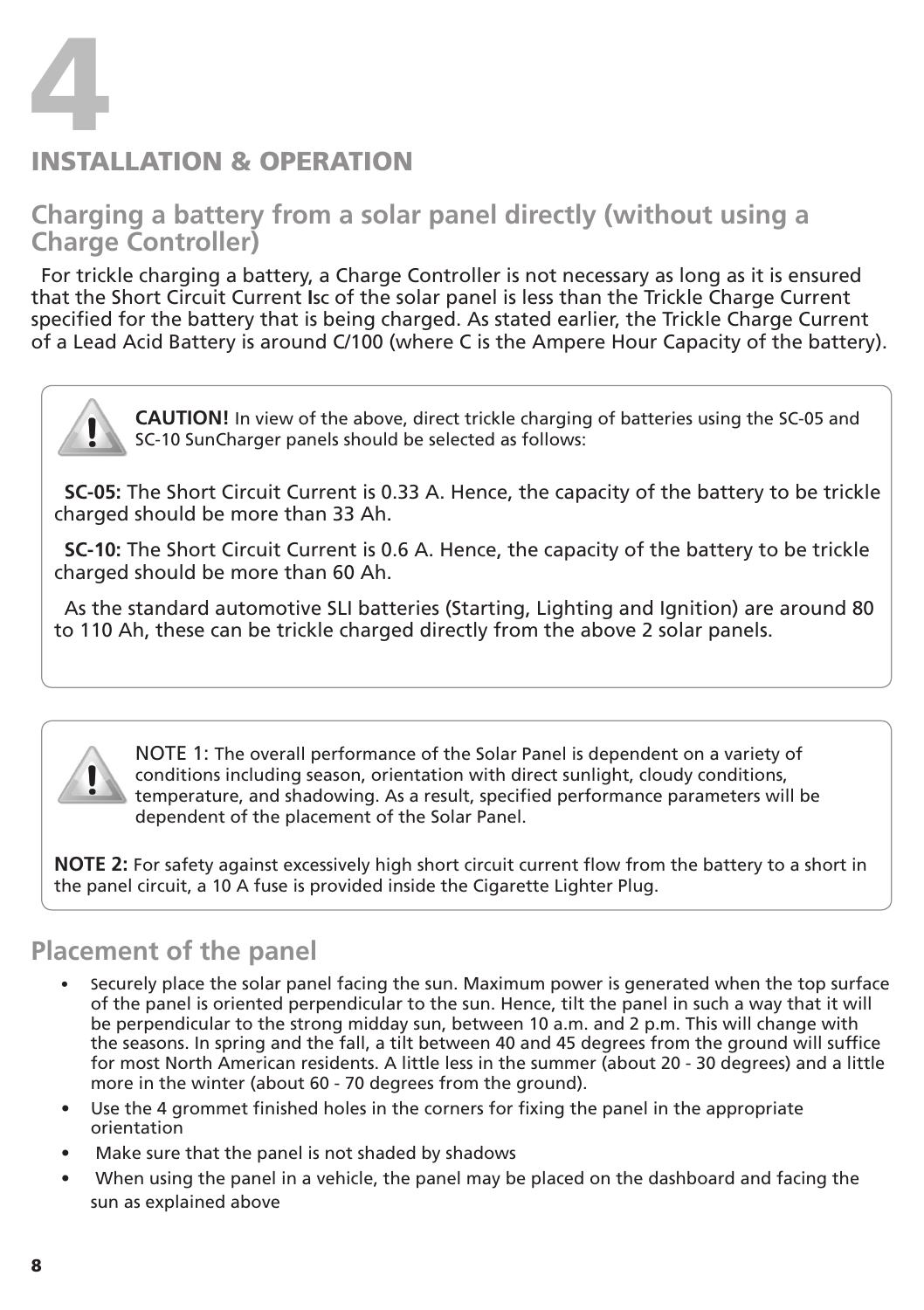4

#### **INSTALLATION & OPERATI**

#### **Trickle charging the vehicle battery through vehicle's on-board Cigarette Lighter Receptacle**

When using the solar panel inside a vehicle, connect the Cigarette Lighter Plug provided with the solar panel to the Cigarette Lighter Receptacle in the vehicle. Make sure that the plug is pushed in completely.

> **CAUTION 1!** In some vehicles, the Cigarette Lighter Receptacle gets connected to the vehicle's starter battery only when the Ignition Switch is turned to the Accessories (ACC) Position. In this case, the Ignition Switch will have to be turned to the Accessories (ACC) Position to enable trickle charging of the battery.

**CAUTION 2!** Please note that when the Ignition Switch is turned to the Accessories (ACC) Position, power is available to the built-in accessories like radio, CD / DVD Player etc. Hence, please ensure that all these accessories are switched off to prevent drainage of the battery.

#### **Trickle charging an external battery**

When NOT used inside a vehicle, connection to the battery can be made using one of the following methods:

Use separate Adapter Cable (not provided) that has a Cigarette Lighter Receptacle on one end and Battery Alligator Clamps on the other end. Plug the Cigarette Lighter Plug of the panel to the Cigarette Lighter Receptacle of the Adapter Cable. Then connect the Battery Alligator Clamps to the battery ensuring correct polarity by matching the red clamp which is Positive  $(+)$  to the Positive  $(+)$  terminal on the battery. Connect the black Clamp which is Negative (-) to the Negative (-) Terminal on the battery.

#### **Directly powering small electronics devices like cell phones, iPods, iPhones, PDAs, etc**

Please use the following method for directly powering small electronics devices like cell phones, iPods, iPhones, PDAs etc. ( As mentioned earlier, laptop computers are not included as the 4.8 W, SC-05 and 9.6 W, SC-10 solar panels are not large enough to power laptop computers):

• Use separate Adapter Cable (not provided) that has Cigarette Lighter Receptacles on both the ends. Plug the Cigarette Lighter Plug of the solar panel to the Cigarette Lighter Receptacle of the Adapter Cable. Then connect the electronic device to the other Cigarette Lighter Receptacle of the Adapter Cable.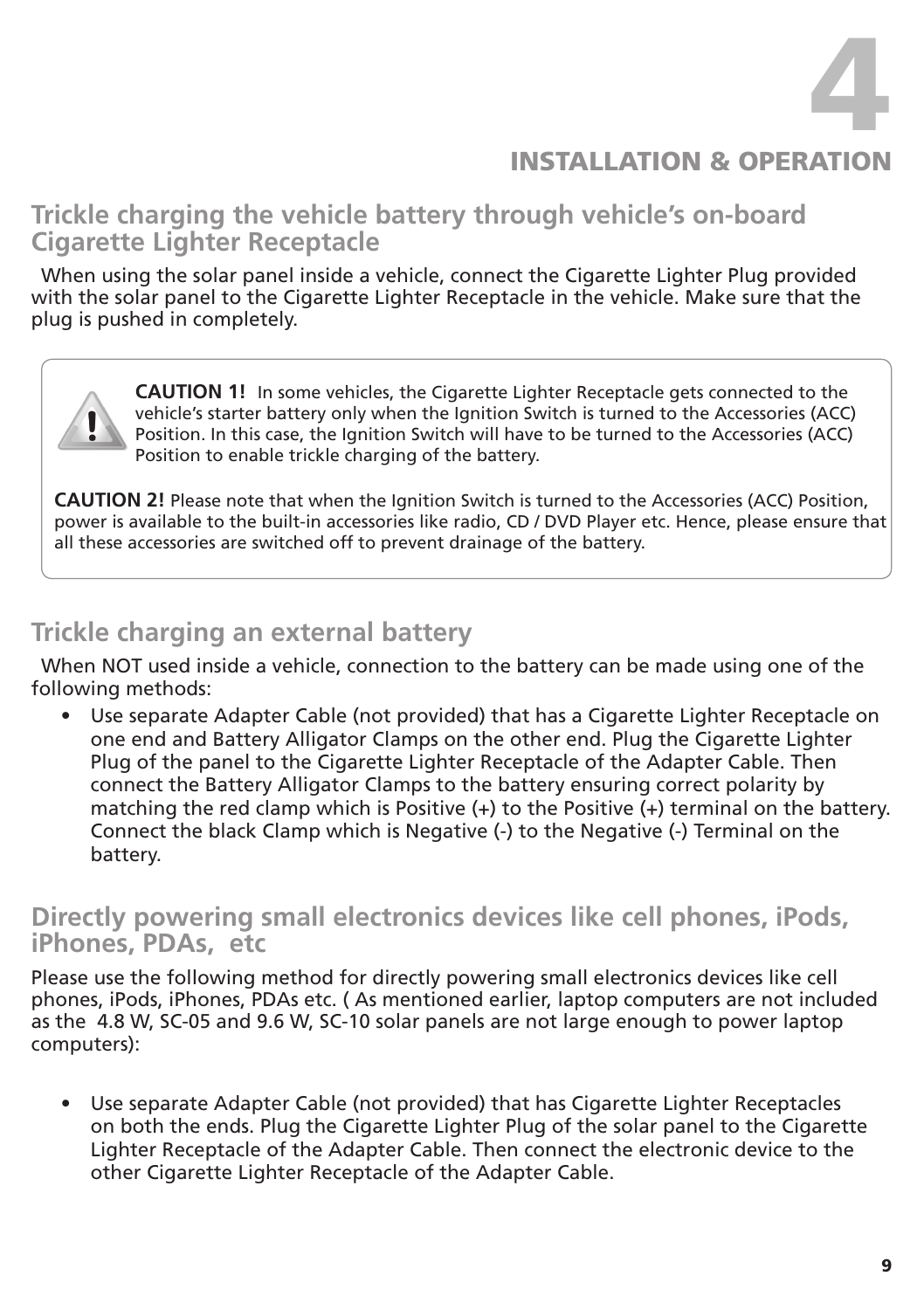# 5  $\mathsf{s}$

| <b>MODEL NO.</b>                                       | $SC-05$                                                                                                | $SC-10$                          |
|--------------------------------------------------------|--------------------------------------------------------------------------------------------------------|----------------------------------|
| <b>TYPE OF CELLS</b>                                   | Poly-crystalline                                                                                       | Poly-crystalline                 |
| NO. OF CELLS IN SERIES IN ONE STRING                   | 34                                                                                                     | 36                               |
| <b>NOMINAL RATED POWER</b>                             | 4.8 W                                                                                                  | 9.5 W                            |
| <b>OUTPUT VOLTAGE (OPEN CIRCUIT), Voc</b>              | 20.2 VDC                                                                                               | 21.5 VDC                         |
| <b>OUTPUT VOLTAGE</b><br>(AT MAXIMUM POWER POINT), VMP | 16.0 VDC                                                                                               | 17.0 VDC                         |
| <b>OUTPUT CURRENT(SHORT CIRCUIT), Isc.</b>             | 0.33A                                                                                                  | 0.60A                            |
| <b>OUTPUT CURRENT</b><br>(AT MAXIMUM POWER POINT), IMP | 0.30A                                                                                                  | 0.56A                            |
| <b>CONNECTING CABLE</b>                                |                                                                                                        | 3 M, AWG #18, Sunlight Resistant |
| <b>CIGARETTE PLUG</b>                                  | Standard Cigarette Plug with replaceable<br>10 A fuse Type AGC-10<br>-35°F to +175°F (-37°C to + 79°C) |                                  |
| <b>OPERATING TEMPERATURE</b>                           |                                                                                                        |                                  |
| DIMENSIONS, MM $(L \times W \times H)$                 | 304 x 254 x 13.5                                                                                       | 304 x 381 x 13.5                 |
| DIMENSIONS, INCHES (L x W x H)                         | 12 x 10 x 0.53                                                                                         | 12 x 15 x 0.53                   |
| <b>WEIGHT, KG</b>                                      | 0.55                                                                                                   | 0.9                              |
| <b>WEIGHT, LB</b>                                      | 1.2                                                                                                    | 2.0                              |

**NOTE:** Specifications are subject to change without notice.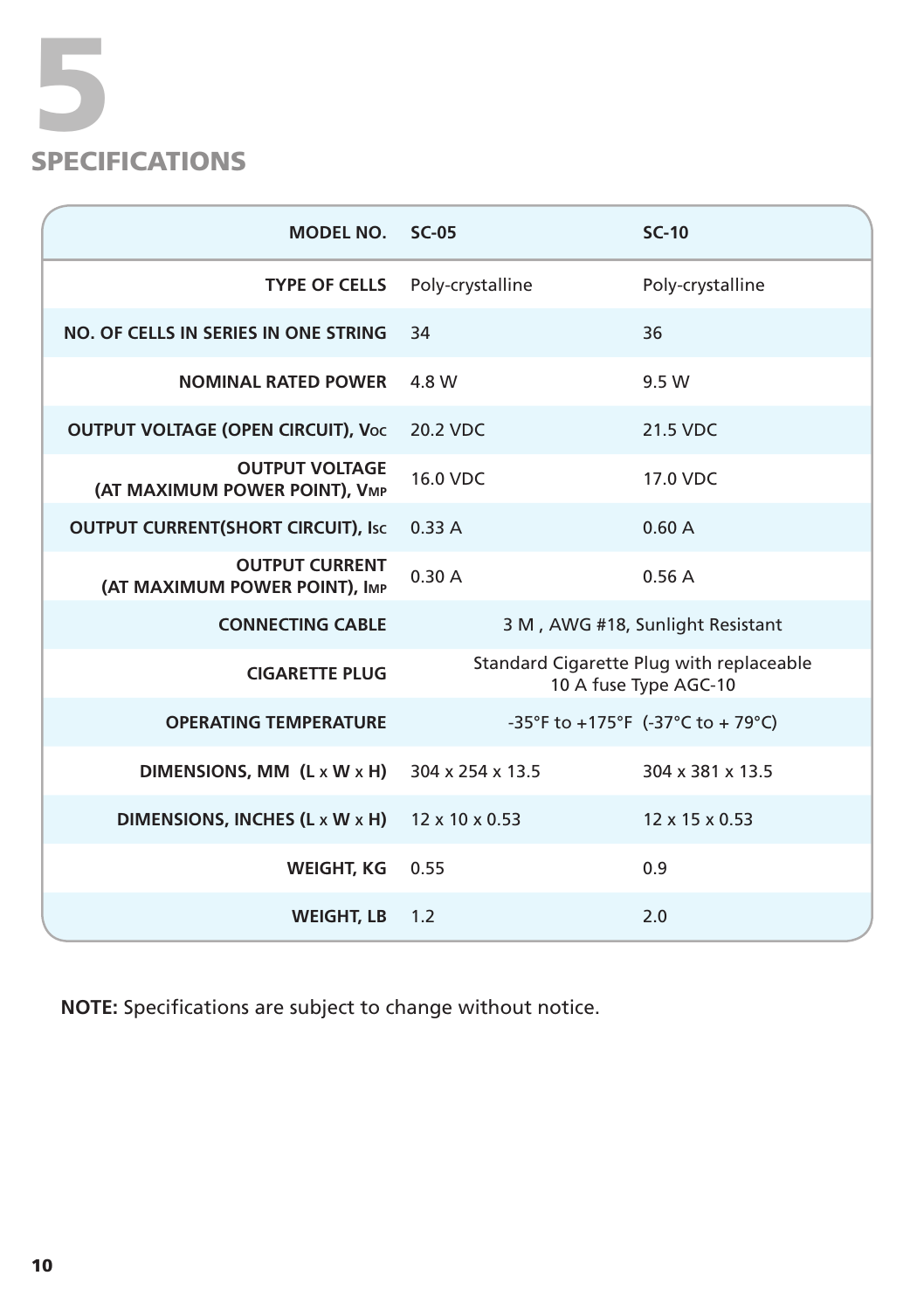

#### **2 YEAR Limited Warranty**

The SC-05 & SC-10 SunCharger Portable Solar Panels manufactured by Samlex America, Inc. (the "Warrantor") are warranted to be free from defects in workmanship and materials under normal use and service. This warranty is in effect for 2 years from the date of purchase by the user (the "Purchaser"). For a warranty claim, the Purchaser should contact the place of purchase to obtain a Return Authorization Number.

The defective part or unit should be returned at the Purchaser's expense to the authorized location. A written statement describing the nature of the defect, the date of purchase, the place of purchase, and the Purchaser's name, address and telephone number should also be included.

If upon the Warrantor's examination, the defect proves to be the result of defective material or workmanship, the equipment will be repaired or replaced at the Warrantor's option without charge, and returned to the Purchaser at the Warrantor's expense.

No refund of the purchase price will be granted to the Purchaser, unless the Warrantor is unable to remedy the defect after having a reasonable number of opportunities to do so.

Warranty service shall be performed only by the Warrantor. Any attempt to remedy the defect by anyone other than the Warrantor shall render this warranty void.

There shall be no warranty for defects or damages caused by faulty installation or hook-up, abuse or misuse of the equipment including exposure to excessive heat, salt or fresh water spray, or water immersion.

No other express warranty is hereby given and there are no warranties which extend beyond those described herein. This warranty is expressly in lieu of any other expressed or implied warranties, including any implied warranty of merchantability, fitness for the ordinary purposes for which such goods are used, or fitness for a particular purpose, or any other obligations on the part of the Warrantor or its employees and representatives.

There shall be no responsibility or liability whatsoever on the part of the Warrantor or its employees and representatives for injury to any persons, or damage to person or persons, or damage to property, or loss of income or profit, or any other consequential or resulting damage which may be claimed to have been incurred through the use or sale of the equipment, including any possible failure of malfunction of the equipment, or part thereof.

The Warrantor assumes no liability for incidental or consequential damages of any kind.

Samlex America Inc. (the "Warrantor")

110-17 Fawcett Road

Coquitlam BC V3K6V2 Canada

(604) 525-3836